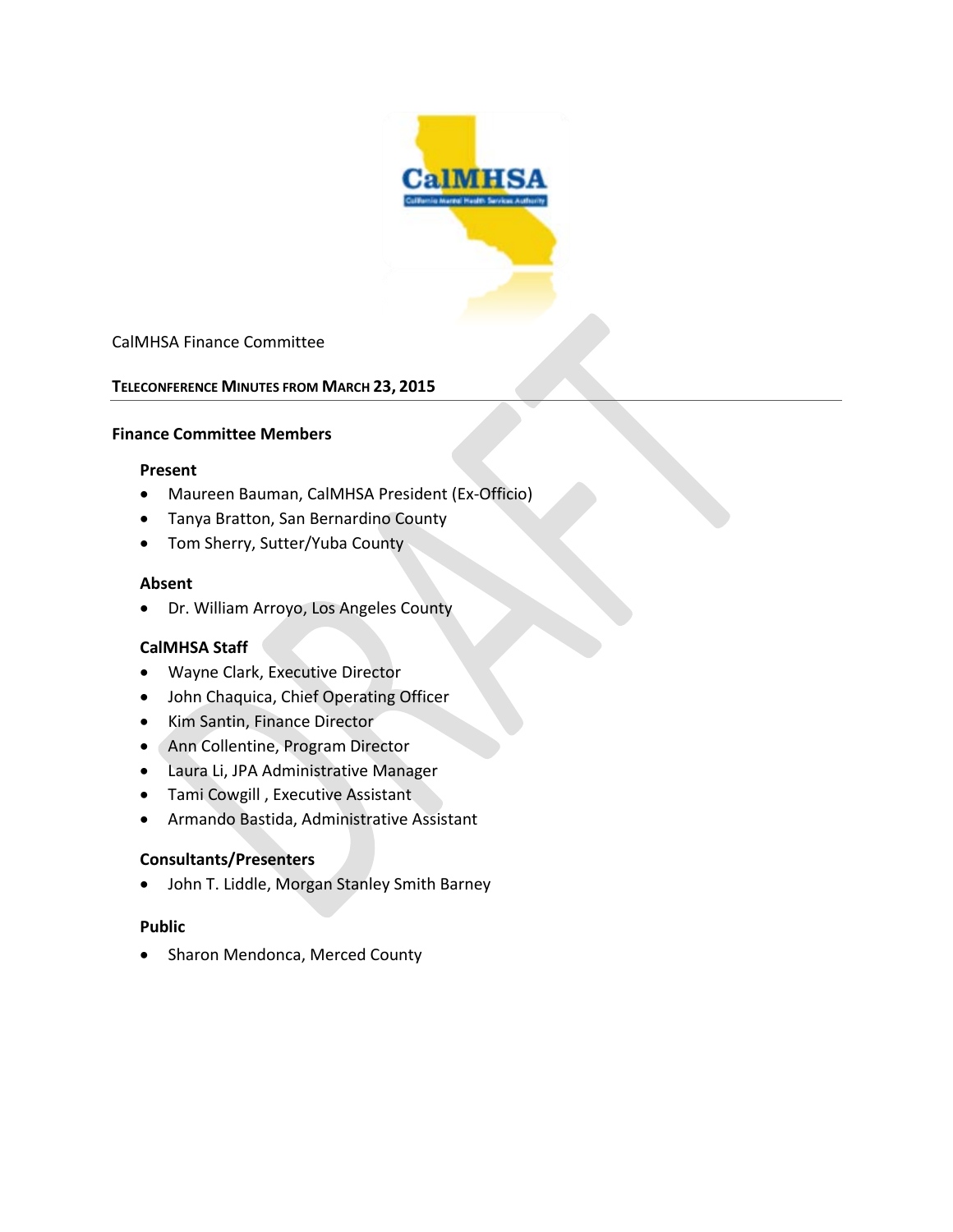## 1. **Call to Order**

The CalMHSA Finance Committee teleconference was called to order at 3:05 p.m. on March 23, 2015 by Tom Sherry, Sutter/Yuba County. All participants were asked to introduce themselves, followed by instructions for the teleconference process.

## 2. **Roll Call and Public Comment Instructions**

Tom Sherry, Sutter/Yuba County, called roll and a quorum was not established, with two absentee members. Tom Sherry, Sutter/Yuba County, reviewed the public comment instructions and noted items not on the agenda would be reserved for public comment at the end of the agenda.

## 3. **Consent Calendar**

Tom Sherry, Sutter/Yuba County, asked for any changes to the December 1, 2014 minutes, and Treasurer's Reports as of December 31, 2014. There were none.

### **Action: Approval of the consent calendar.**

## **No action was taken due to the lack of a quorum, however support was received by members present.**

Public comment was heard from the following individual(s): *None*

### 4. **CalMHSA Investment Update**

John Liddle provided an overview of the portfolio as of March 16, 2015. Only one bond is left, Toyota Motorsport, which will mature on June 17, 2015. John Chaquica, Chief Operating Officer, was requested to take a second look at buying stocks for companies that sell sugar products.

### **Action: None, Information only.**

Public comment was heard from the following individual(s): *None*

## 5. **CalMHSA Financial Statements for Quarters ending September 30 and December 31, 2014** Kim Santin, Finance Director, gave an overview of the CalMHSA expenditures. The overall expenses for the six months ended December 31, 2014 were \$13.9 million with invoices from schools still needing to be submitted for that period. Staff will add wording on Phase II invoices to assist County's process invoices in a timely manner.

**Action: Approval of the CalMHSA Financial Statements for the Quarters ending September 30 and December 31, 2014 for presentation at the next scheduled Board of Directors Meeting.**

**No action was taken due to the lack of a quorum, however support was received by those members present.**

Public comment was heard from the following individual(s): *None*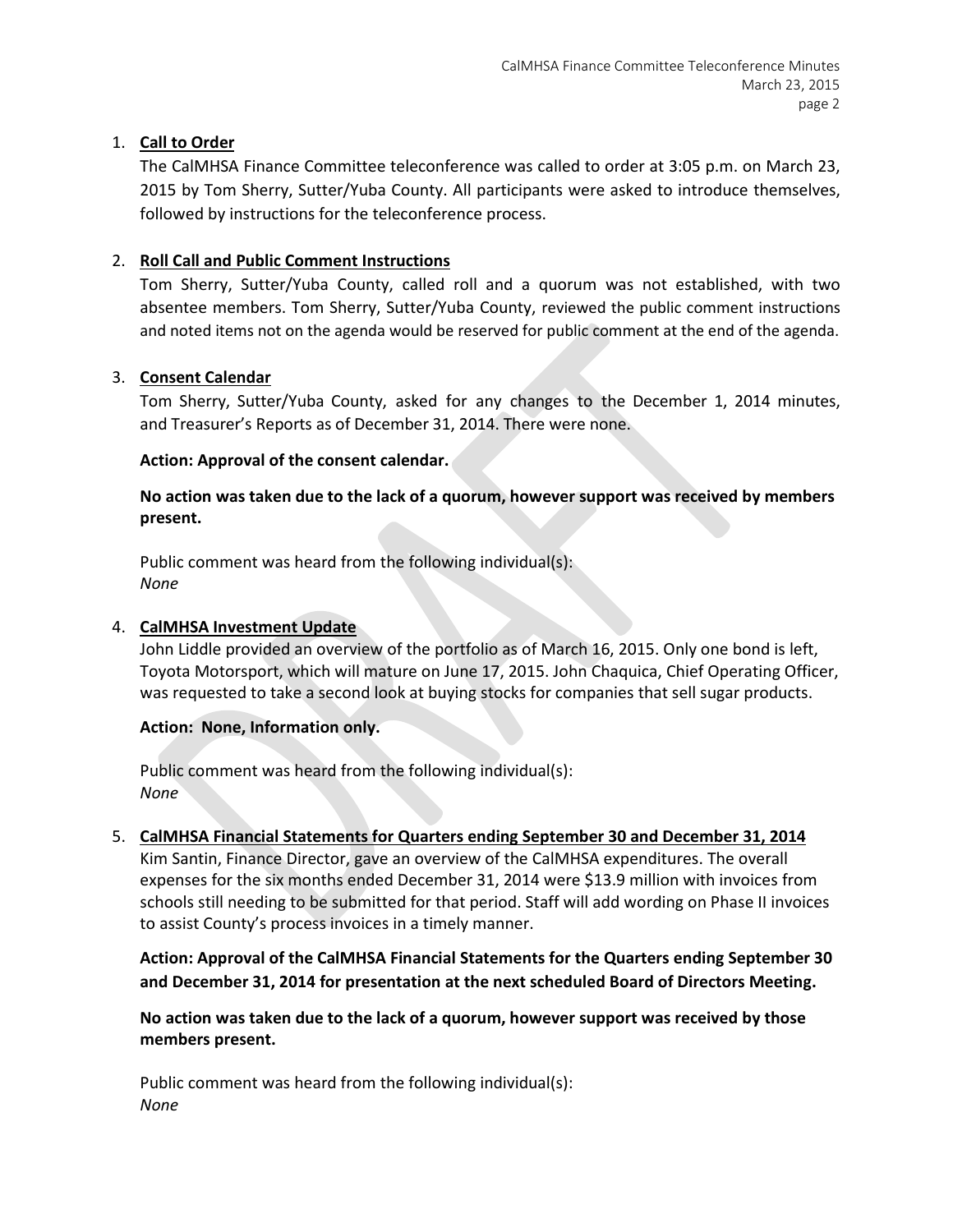### 6. **CalMHSA Annual Revenue and Expenditure Report**

Kim Santin, Finance Director, mentioned that the Bylaws require CalMHSA to distribute the draft budget for FY 15-16 on May 15th for a 45 day review from the Board. The draft budget will be presented to the Finance Committee at the May 11, 2015 meeting. The Board will approve the budget at the June board meeting.

### **Action: None, Information only.**

Public comment was heard from the following individual(s): *None*

### 7. **CalMHSA Financial Audit Engagement Letter**

Kim Santin, Finance Director, received a proposal/agreement from James Marta and Company to extend the length of the contract to June 30, 2017. A recommendation to extend the agreement for one year was made. Next year discussions will be held on whether or not to continue with James Marta and Company.

### **Action: Discussion and consideration to continue audit contract with James Marta & Company.**

**No action was taken due to the lack of a quorum, however support was received by those members present.**

Public comment was heard from the following individual(s): *None*

### 8. **Sustainability Taskforce Update**

Ann Collentine, Program Director, discussed the Request for Proposal for the Phase II plan, which was released on March 16, 2015. The Request for Proposal is for up 7.5 million per year as funds are available.

### **Action: Action: None, Information only.**

Public comment was heard from the following individual(s): *None*

### 9. **General Public Comment**

This time is reserved for members of the public to address the Committee relative to matters of CalMHSA not on the agenda. No action may be taken on non-agenda items unless authorized by law. Comments will be limited to three minutes per person and twenty minutes in total. The Committee may also limit public comment time regarding agenda items, if necessary, due to a lengthy agenda.

Public comment was heard from the following individual(s): *None*